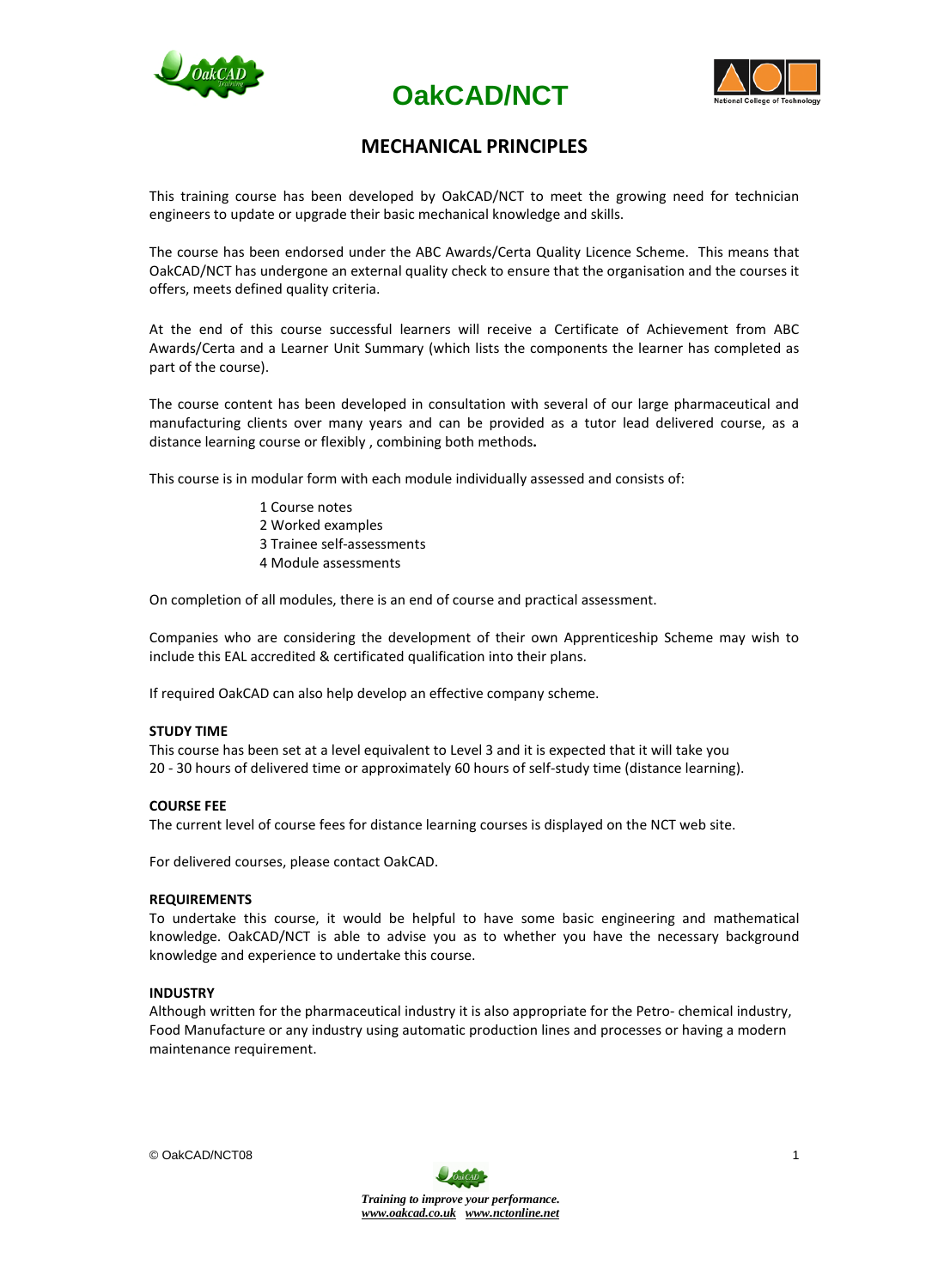





# **MECHANICAL PRINCIPLES**

## **1 Safety in the Workplace**

#### **2 Use of Hand Tools**

Use to include spanners, screwdrivers (for different types of screw), Allen keys etc. Safe working practices.

## **3 Measurement**

Including micrometers, vernier gauges, dial gauges etc.

### **4 Limits & Fits**

## **5 Engineering Drawing**

#### **6 Fasteners**

Types - to include bolts, nuts, screws, locknuts, washers, retaining rings, pins rivets etc. Safe use and reasons for failure, where appropriate

#### **7 Engineering Components & Assemblies**

5.1 Standard components

 Bearings - ball, roller, journal, linear Belts - flat, vee, toothed etc. to include chain drives Seals - types including gaskets Keys - types

5.2 Engineering components and assemblies

Shafts - Keyways, surface finish, reasons for shape Pulleys - types, assembly features, speeds Gears - types, uses, speeds Limits and fits

To include good working practices in maintenance

### **8 Units**

SI and derived units Use of prefix

### **9 Force, Mass, Bending Moment & Torque**

Force, weight and mass and their difference Bending moment and torque and their effect

### **10 Stress and Materials**

Stress as force per unit area, types of stress, safe working stresses Materials & their properties Vibrations and their effects Corrosion and wear and its effect on components Safe application and practices